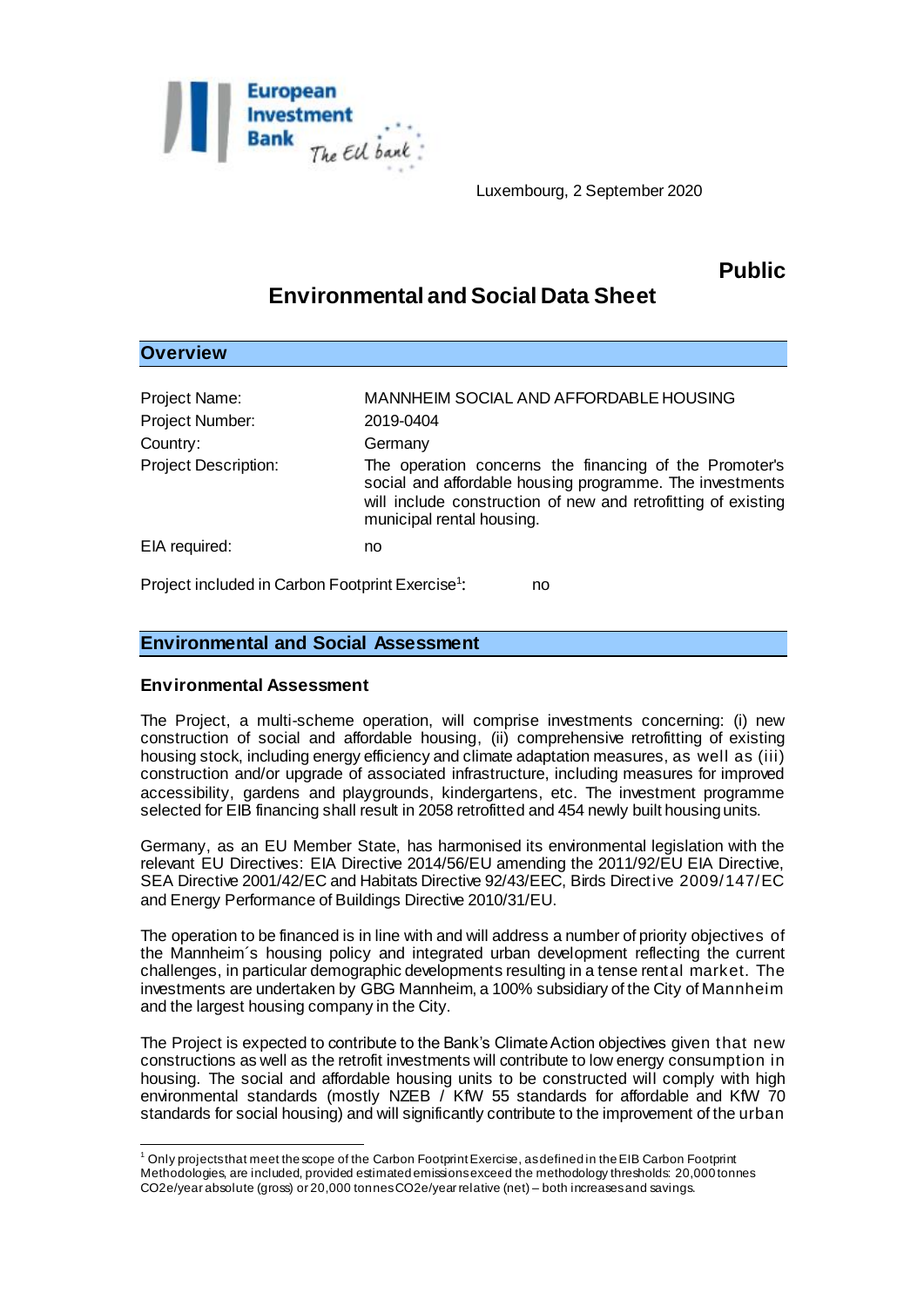

#### Luxembourg, 2 September 2020

environment. They will all be in line with the applicable local spatial planning and environmental regulations, which are assessed as part of the building permit delivery process. The selected locations are all in urbanised areas and not inside or near any Natura 2000 area or protected zones. The major part of the project concerns refurbishment of existing housing units with no lasting impact on the environment. Given the location and size of the schemes included in this operation, an Environmental Impact Assessment (EIA) under existing environmental legislation, is not required for any of them.

There will be further positive externalities, given that some schemes will bring back into use urban brownfield sites (e.g. a formal US military base) and enhance the natural landscape (e.g. green roofs, sustainable drainage, planting of climate resistant trees).

The Project's impacts at the construction / refurbishment stage are expected to be short-lived and reversible, at a level which is deemed acceptable. Potential negative effects (e.g. waste, dust, noise during construction) will be alleviated by implementing effective mitigating measures (e.g. encouraging waste sorting, watering surfaces to avoid excessive dust).

#### **Social Assessment**

Important socio-economic benefits in terms of sustainable urban regeneration and development are expected to result from implementing the investments.

The schemes covered by this operation mirror the key priorities of Mannheim enshrined in the 2017 "Housing policy strategy and 12-point housing programme for Mannheim" with special attention to the creation of additional affordable rental housing. This programme aims to counter the increasing rent levels in light of a growing population. In particular, it aims to have affordable and sufficient living space in the future by introducing a social quota for new housing. Going forward, 30 percent of new construction programmes with ten or more residential units will be offered as social housing. In addition, the Project Promoter aims to improve the social mix in Mannheim's neighbourhoods and seeks to densify existing urban spaces. These priorities are reflected in the proposed investment programme.

Besides, the Project will contribute to better quality housing catering for the needs of vulnerable target populations (such as better thermic insulation and accessibility to facilit ate autonomy), and provide social infrastructure such as kindergartens, playgrounds, and student accommodation. Climate adaptation is also regarded as a key component both within buildings and surrounding areas (e.g. gardens).

#### **Public Consultation and Stakeholder Engagement**

The proposed schemes are aligned with Mannheim's Housing Policy and Climate Strategies , Plans and Programmes. These documents have undergone public consultation and have been drafted with the support of many stakeholders.

For instance for the Franklin development, i.e. the re-urbanisation of the same name former military base, the Municipality has organised a large number of public presentation and consultation sessions with residents and other economic and civil society stakeholders (e.g. businesses, representatives from schools, kindergartens, etc.). Some of these meetings were open to the public and included a presentation of the technical, social and environmental aspects of the selected schemes.